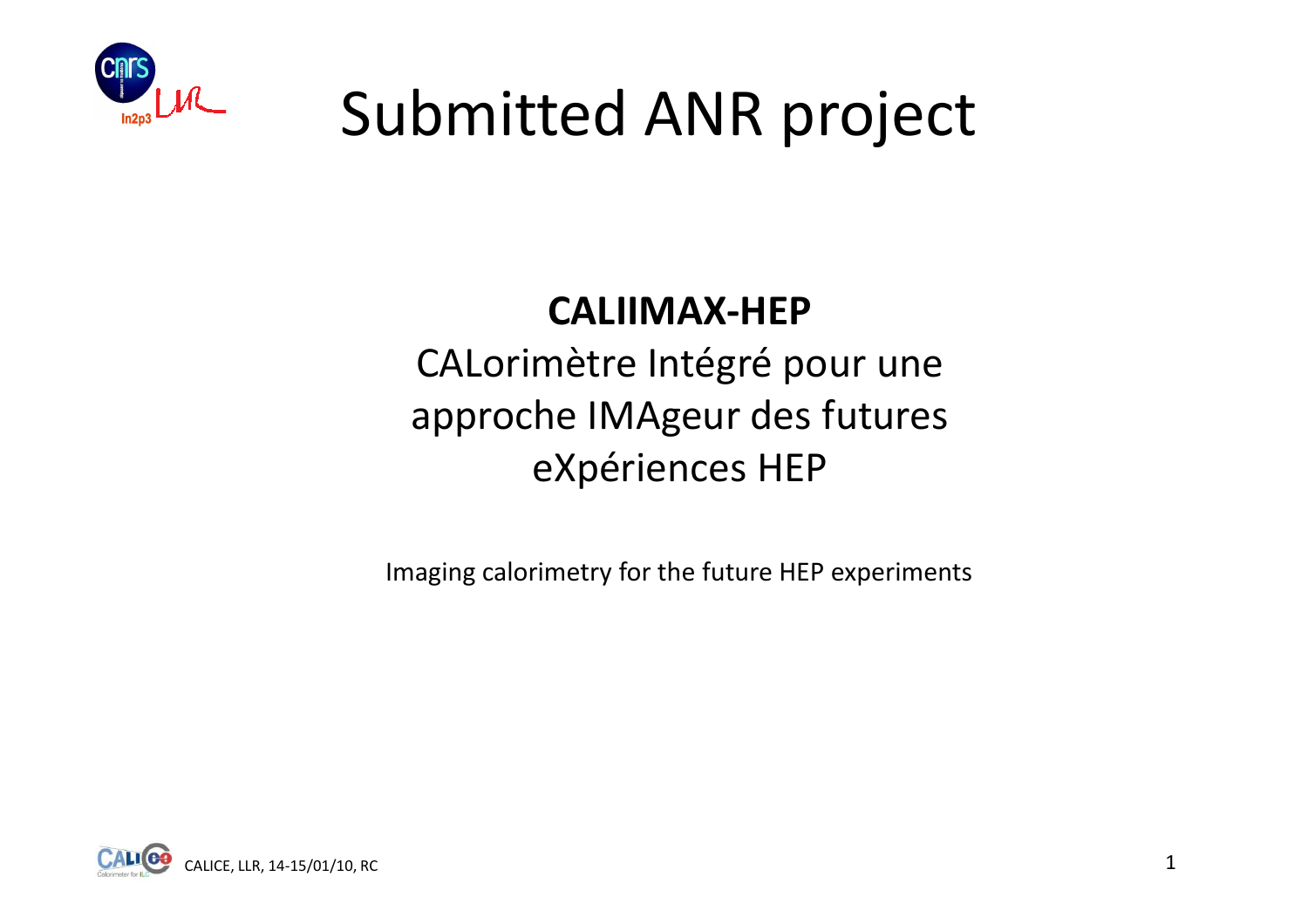

Tasks

| <b>Nb</b>      | <b>Task name</b>                         | <b>Contributors (ordered)</b> |  |  |  |
|----------------|------------------------------------------|-------------------------------|--|--|--|
| $\bullet$      |                                          |                               |  |  |  |
| $\theta$       | Coordination                             | <b>LLR</b>                    |  |  |  |
|                | Detector integration & performance tests | LAL, LLR                      |  |  |  |
| $\overline{2}$ | <b>Sensors</b>                           | <b>LLR</b>                    |  |  |  |
| 3              | Power pulsing                            | LAL, LLR                      |  |  |  |
| $\overline{4}$ | System optimization                      | LLR, LAL                      |  |  |  |
| 5              | <b>Information system</b>                | LAL, LLR                      |  |  |  |

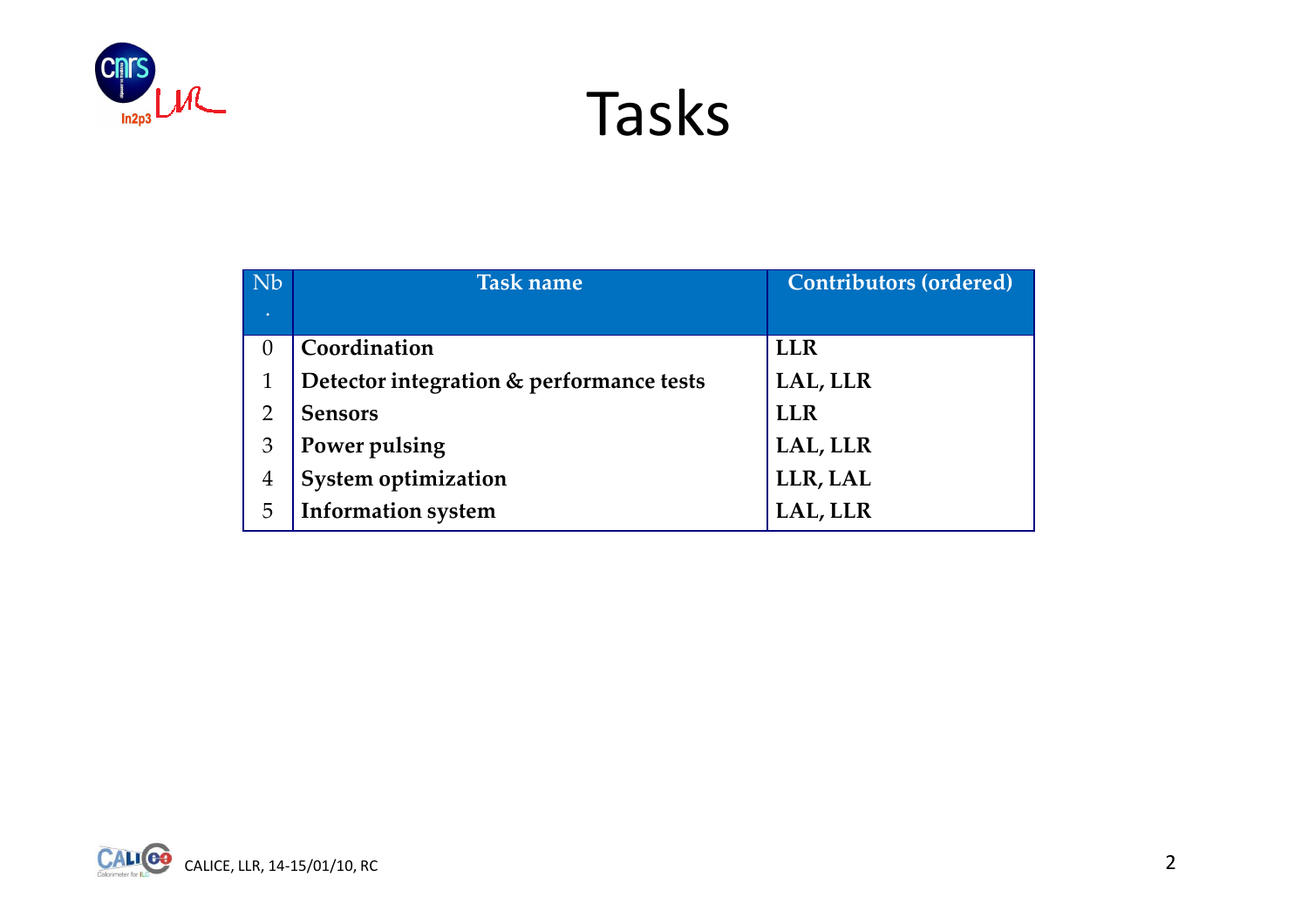

| Task 1                                                      | Detector integration & performance tests                                                                                                                               |                                                      |  |
|-------------------------------------------------------------|------------------------------------------------------------------------------------------------------------------------------------------------------------------------|------------------------------------------------------|--|
| <b>Task</b>                                                 | Partners:                                                                                                                                                              | Duration:                                            |  |
| Manager:<br>R. Poeschl                                      | <b>LAL</b><br><b>LLR</b>                                                                                                                                               | 3 years                                              |  |
| <b>Resources</b><br>asked for:                              | Main Subtasks:                                                                                                                                                         |                                                      |  |
| 100 k $\epsilon$<br>2 FTE.yr<br>17 k $\epsilon$<br>missions | Test campaigns                                                                                                                                                         | Integration<br>Reporting                             |  |
| Aims:<br>1<br>$\overline{2}$<br>system<br>3<br>$\bf 4$<br>5 | Enabling the full data acquisition LLR<br>Delivery of calibrated detection LAL<br>modules<br>Organization of test campaigns<br>Experimental data analysis<br>Reporting | Contributors:<br>LAL, LLR<br>LAL, LLR<br>LAL, LLR    |  |
| Delivera<br>bles:<br>Mileston                               | Technical documentation<br>Physics report                                                                                                                              | Date:<br>August 2013<br>August 2013<br>Date:         |  |
| es:<br>$\overline{2}$<br>3                                  | Validation<br>of the<br>procedure<br>Data acquisition system enabled<br>Reports issued                                                                                 | assembly October 2011<br>October 2011<br>August 2013 |  |
| Critical<br>issues:<br>2<br>3                               | Availability of sensors<br>Bonding of microchips<br>Testing of microchips<br>Yield after assembly                                                                      |                                                      |  |
| <b>Risk</b><br>CALICE, LLR, 14-15/01/10, RC<br>analysis:    |                                                                                                                                                                        | Risk level:                                          |  |

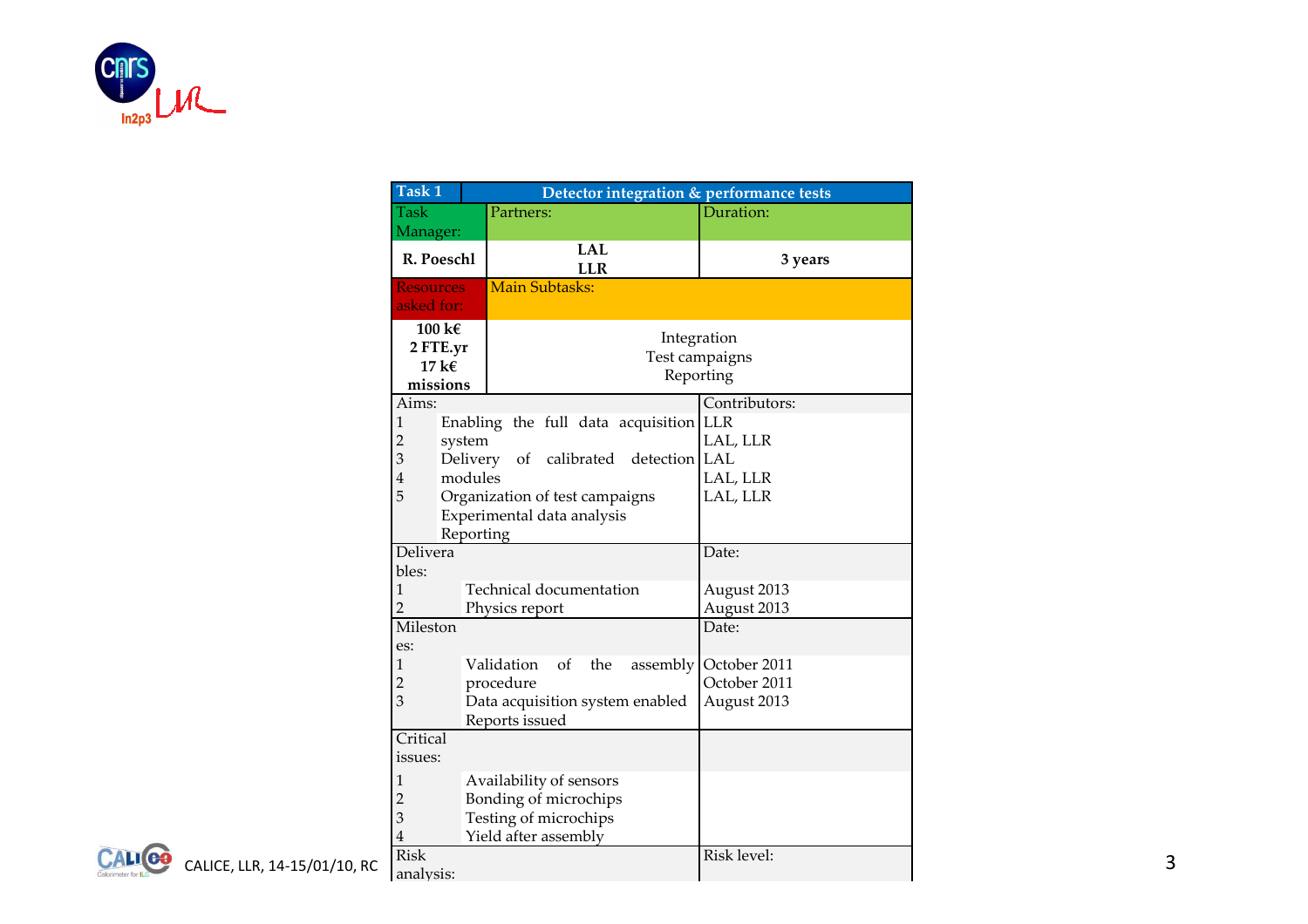

| Task 2                         | <b>Sensors</b>                                                                                    |                            | Task 3            | <b>Power Pulsing</b>                                                       |                             |  |  |
|--------------------------------|---------------------------------------------------------------------------------------------------|----------------------------|-------------------|----------------------------------------------------------------------------|-----------------------------|--|--|
| <b>Task</b>                    | Partners:                                                                                         | Duration:                  | <b>Task</b>       | Partners:                                                                  | Duration:                   |  |  |
| Manager:                       |                                                                                                   |                            | Manager:          |                                                                            |                             |  |  |
| R. Cornat                      | <b>LLR</b>                                                                                        | 2.5 years                  | Ch. de la         | <b>LAL</b>                                                                 |                             |  |  |
| <b>Resources</b><br>asked for: | Main Subtasks:                                                                                    |                            | Taille            | <b>LLR</b>                                                                 | 2 years                     |  |  |
| $30 \text{ kg}$                | Simulation                                                                                        |                            | <b>Resources</b>  | <b>Main Subtasks:</b>                                                      |                             |  |  |
| 1.5 PhD                        | Prototyping                                                                                       |                            | asked for:        |                                                                            |                             |  |  |
| student.yr                     | Tech. validation                                                                                  |                            |                   |                                                                            |                             |  |  |
| Aims:                          |                                                                                                   | Contributors:              | $10 \text{ kg}$   |                                                                            |                             |  |  |
| Study<br>1                     | of the edge<br>termination LLR                                                                    |                            | 1.5 PhD           | Design of a test setup                                                     |                             |  |  |
| $\overline{2}$                 | structures of the sensors to optimize LLR                                                         |                            | student.yr        |                                                                            | Measurement campaigns       |  |  |
| 3                              | the dead area and the crosstalk                                                                   | <b>LLR</b>                 |                   |                                                                            |                             |  |  |
|                                | Specification and validation of a<br>transferrable technological process                          |                            | Aims:             |                                                                            | Contributors:<br><b>LAL</b> |  |  |
|                                | Experimental tests of the new sensors                                                             |                            | $\overline{2}$    | Qualification of the detector modules in LAL, LLR                          |                             |  |  |
| Deliver                        |                                                                                                   | Date:                      |                   | high magnetic field environment<br>Specification of a robust design of the |                             |  |  |
| ables:                         |                                                                                                   |                            |                   | detector (if necessary)                                                    |                             |  |  |
| 1                              | Simulation and test reports                                                                       | February 2013              |                   |                                                                            |                             |  |  |
| $\overline{2}$                 | Specifications of the industrial                                                                  |                            |                   |                                                                            |                             |  |  |
|                                | process                                                                                           |                            | Delivera<br>bles: |                                                                            | Date:                       |  |  |
| Milesto                        |                                                                                                   | Date:                      |                   |                                                                            |                             |  |  |
| nes:                           |                                                                                                   |                            |                   | Test reports                                                               | December 2012               |  |  |
|                                | Validation<br>of<br>a<br>of<br>manufacturing process<br>the                                       | transferable February 2013 | Mileston          | <b>Engineering documents</b>                                               |                             |  |  |
|                                | sensors                                                                                           |                            | es:               |                                                                            | Date:                       |  |  |
| Critical                       |                                                                                                   |                            |                   |                                                                            |                             |  |  |
| issues:                        |                                                                                                   |                            |                   | Test setup                                                                 | August 2011                 |  |  |
|                                | Control the current leakage of                                                                    |                            | Critical          | Reporting                                                                  | December 2012               |  |  |
| $\overline{2}$                 | individual diodes (DC coupled                                                                     |                            | issues:           |                                                                            |                             |  |  |
| 3                              | electronics)                                                                                      |                            |                   |                                                                            |                             |  |  |
|                                | Uniformity                                                                                        |                            |                   | Pulsed current calls in a high                                             |                             |  |  |
|                                | wideness<br>termination<br>Low                                                                    |                            | $\overline{2}$    | magnetic field environment                                                 |                             |  |  |
|                                | the<br>bias<br>structure<br>absorbing                                                             |                            |                   | Mechanical robustness                                                      |                             |  |  |
| Risk analysis:                 | voltage                                                                                           | Risk level:                | Risk analysis     |                                                                            | Risk level:                 |  |  |
|                                | Viability of $R \& D$ results (cost, integration/ $\rightarrow$ +/ $\rightarrow$ -/ $\rightarrow$ |                            |                   |                                                                            |                             |  |  |
|                                |                                                                                                   | Moderate<br>Moderate       |                   |                                                                            |                             |  |  |

1 Availability of the test facilities Low of the test facilities Low of the test facilities Low of the test facilities Low of the test facilities Low of the test facilities Low of the test facilities Low of the test facili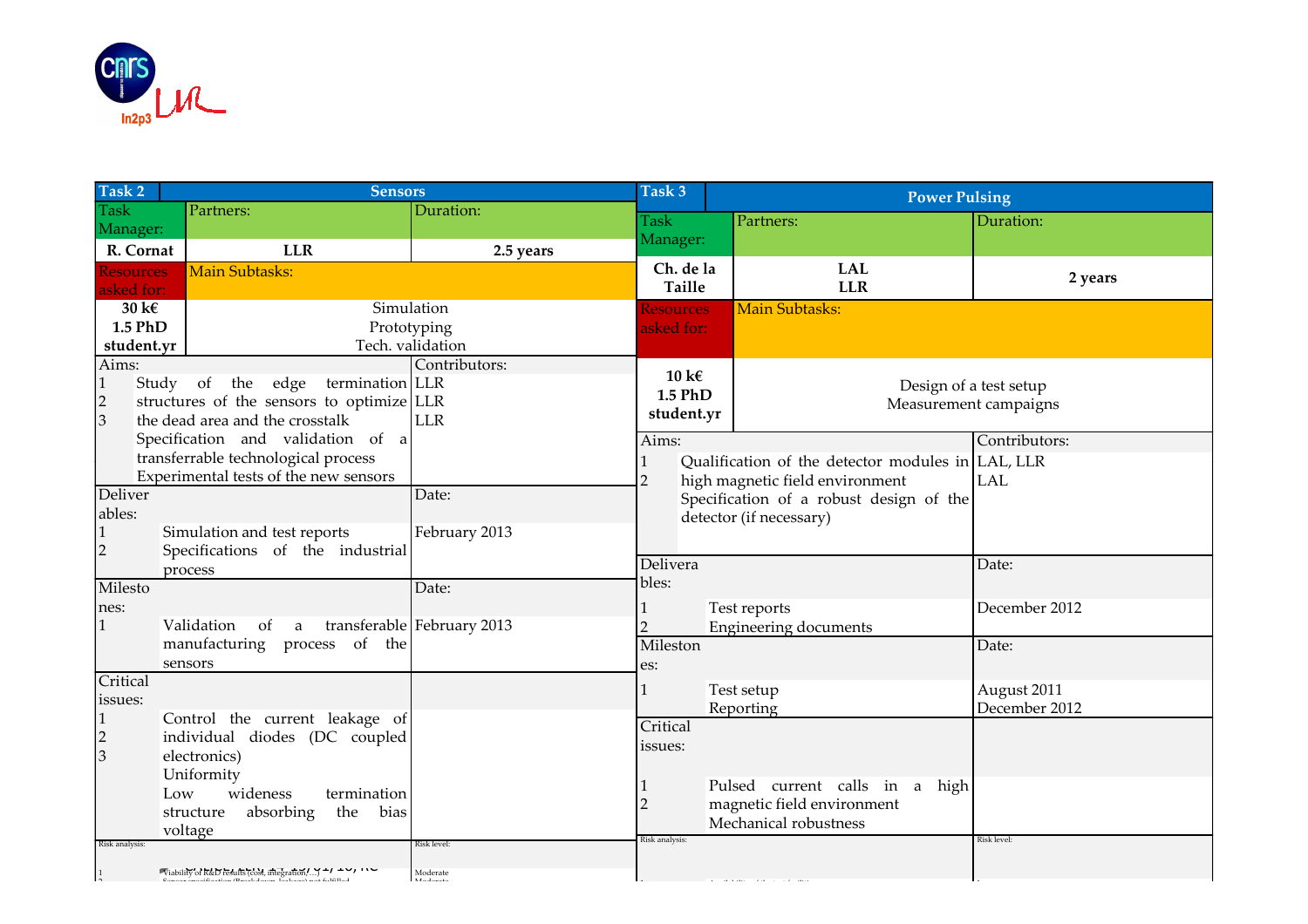

| <b>Task</b><br>4                                  |                                                                                                                                                                                                                                                                                                                                         | <b>System optimisation</b>              |               |
|---------------------------------------------------|-----------------------------------------------------------------------------------------------------------------------------------------------------------------------------------------------------------------------------------------------------------------------------------------------------------------------------------------|-----------------------------------------|---------------|
|                                                   | Task Manager:                                                                                                                                                                                                                                                                                                                           | Partners:                               | Duration:     |
|                                                   | D. Jeans                                                                                                                                                                                                                                                                                                                                | <b>LLR</b><br><b>LAL</b><br><b>LETI</b> | 3 years       |
| <b>Reso</b><br>urces<br>aske<br>d for:            | Resources brought:                                                                                                                                                                                                                                                                                                                      |                                         |               |
| $2 \text{ } k \in$<br>miss<br>ions                |                                                                                                                                                                                                                                                                                                                                         | Study                                   | Reporting     |
| Aims:                                             |                                                                                                                                                                                                                                                                                                                                         |                                         | Contributors: |
| $\mathbf{1}$<br>$\sqrt{2}$<br>3<br>$\overline{4}$ | Identify the parameters of a system level optimization<br>Evaluation of the impact of the possible optimization LLR, LAL, LETI<br>according to physics performance, industrial feasibility LLR<br>and overall cost<br>Enlargement of the potential partners<br>Reporting on a possible scenario, development and<br>manufacturing model | <b>LLR</b><br><b>LLR</b>                |               |
| Deliv                                             |                                                                                                                                                                                                                                                                                                                                         | Date:                                   |               |
| erabl<br>es:                                      |                                                                                                                                                                                                                                                                                                                                         |                                         |               |
| 1<br>$\overline{2}$<br>3                          | Specifications of an optimized design<br>Report on costing<br>Development and manufacturing model                                                                                                                                                                                                                                       |                                         | August 2013   |
| Mile<br>stone<br>s:                               |                                                                                                                                                                                                                                                                                                                                         |                                         | Date:         |
| 1                                                 | Readiness for the final joint reporting                                                                                                                                                                                                                                                                                                 |                                         | August 2013   |
| Criti<br>cal<br>issue<br>$S$ :<br>$\mathbf{1}$    | Access to information                                                                                                                                                                                                                                                                                                                   |                                         |               |
| $\overline{c}$                                    | Complexity of the optimization problem                                                                                                                                                                                                                                                                                                  |                                         |               |
| 3                                                 | Accretion of potential partners                                                                                                                                                                                                                                                                                                         |                                         |               |
| <b>Risk</b><br>analysis                           |                                                                                                                                                                                                                                                                                                                                         |                                         | Risk level:   |

Moderate State Construction and the construction

1 Lack of competence in the project team

| Tas<br>$\mathbf{k}$ 5                                          |                                                                                                                                                | <b>Information System</b>                |                                                |  |  |
|----------------------------------------------------------------|------------------------------------------------------------------------------------------------------------------------------------------------|------------------------------------------|------------------------------------------------|--|--|
|                                                                | Task Manager:                                                                                                                                  | Partners:                                | Duration:                                      |  |  |
|                                                                | V. Boudry                                                                                                                                      | <b>LLR</b><br><b>LAL</b>                 | 3 years                                        |  |  |
| <b>Resources brought:</b><br>Reso<br>urce<br>aske<br>d<br>for: |                                                                                                                                                | <b>Main Subtasks:</b>                    |                                                |  |  |
| $8k\varepsilon$<br>miss<br>ions                                |                                                                                                                                                |                                          | Implementation<br>Maintenance<br>Communication |  |  |
| Aims:<br>$\mathbf{1}$<br>$\overline{2}$<br>3                   | Implementation of IT tools for the project and<br>data management<br>Specification of data format<br>Valorization of the results and databases | Contributors:<br>LLR, LAL<br>LLR, LAL    |                                                |  |  |
| Deli<br>vera<br>bles:                                          |                                                                                                                                                |                                          | Date:                                          |  |  |
| 1<br>$\overline{c}$<br>3<br>4                                  | Experimental data database<br>Knowledge database<br>User documentation<br>Publications                                                         |                                          | August 2013                                    |  |  |
| Mile<br>ston<br>es:                                            |                                                                                                                                                |                                          | Date:                                          |  |  |
| 1<br>Criti<br>cal<br>issu<br>es:                               | Availability of IT tools                                                                                                                       | October 2011                             |                                                |  |  |
| 1<br>$\overline{2}$                                            | knowledge<br>Specification of accessibility                                                                                                    | Concurrent setting up with production of |                                                |  |  |
| <b>Risk</b><br>analysis:                                       |                                                                                                                                                |                                          | Risk level:                                    |  |  |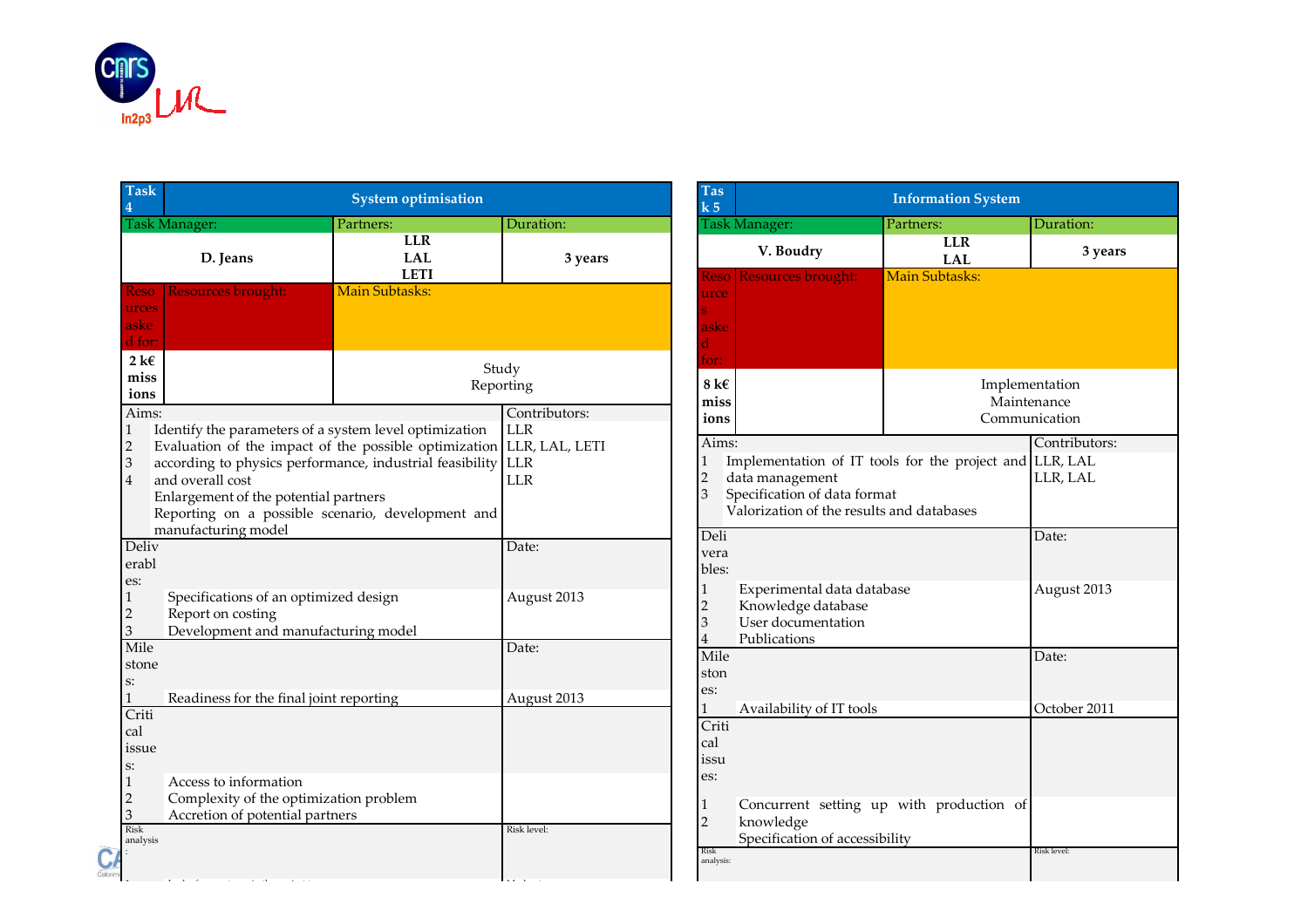

| Nb.          | Name                      | Task: criteria                                          | Responsible / Date   |  |
|--------------|---------------------------|---------------------------------------------------------|----------------------|--|
| $\mathbf{1}$ | End of setting up         |                                                         | October 2011         |  |
|              |                           | 1: Readiness of the detector and of the                 | LAL: R. Poeschl      |  |
|              |                           | data acquisition system                                 |                      |  |
|              |                           | 2: Bibliography and simulation                          | LLR: R. Cornat       |  |
|              |                           | 3: Specification of experimental setup                  | LAL: C. de la Taille |  |
|              |                           | 4: Identification of model parameters                   | LLR: D. Jeans        |  |
|              |                           | 5: IT Services specified and enabled                    | LLR: V. Boudry       |  |
| 2            | <b>End of elaboration</b> |                                                         | <b>August 2013</b>   |  |
|              |                           | 1: Analysis of experimental data done                   | LAL: R. Poeschl      |  |
|              |                           | Validation<br>2:<br>transferable<br><sub>of</sub><br>a. | LLR: R. Cornat       |  |
|              |                           | manufacturing process of the sensors                    |                      |  |
|              |                           | 3: Evaluation of the sensitivity to the                 | LAL: C. de la Taille |  |
|              |                           | magnetic field                                          |                      |  |
|              |                           | 4: Readiness for the final joint reporting              | LLR: D. Jeans        |  |
|              |                           | 5: Data format, identified users                        | LLR: V. Boudry       |  |
| 3            | End of project            |                                                         | January 2014         |  |
|              |                           | 1, 2, 3, 4: final reports and development               | Project/partner      |  |
|              |                           | models are written                                      | coordinators         |  |
|              |                           | 5: knowledge database filled                            |                      |  |

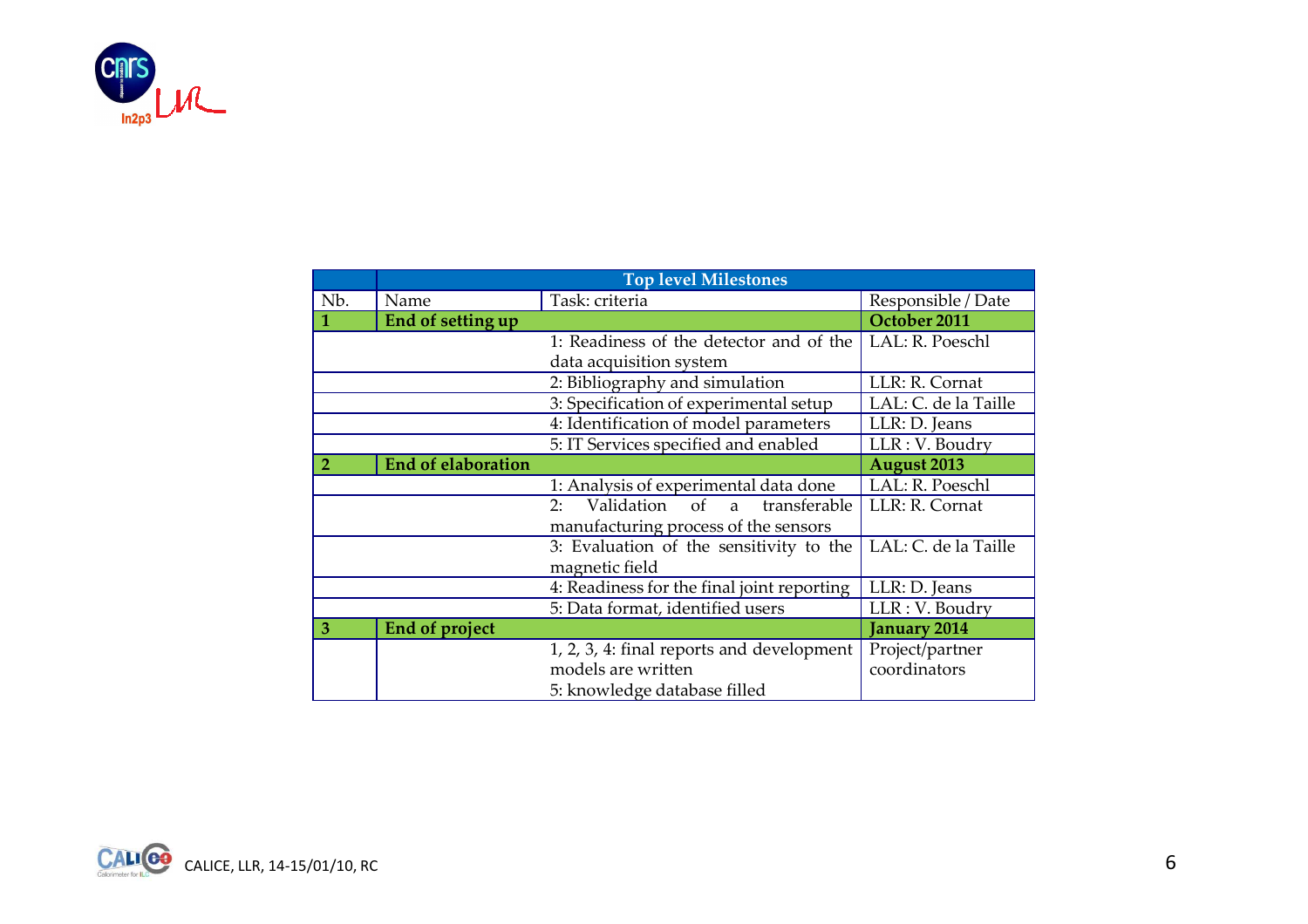

|                 |                           |            |           | Task O                        |    | Task 1            | Task 2   | Task 3  | Kask 4 | lask 5  |            |
|-----------------|---------------------------|------------|-----------|-------------------------------|----|-------------------|----------|---------|--------|---------|------------|
|                 |                           |            |           | <b>TVA</b> non incluse        |    |                   |          |         |        |         |            |
| <b>APPORT</b>   | Sous Trait.               | <b>LLR</b> |           | 50 000 € $*1+0.196*0.8$       |    |                   | 50 000 € |         |        |         | Wafers     |
|                 | <b>Materiel</b>           | <b>LAL</b> |           | $20000 \text{€}$ *1+0.196*0.8 |    | 20 000 €          |          |         |        |         | Clean room |
|                 | <b>Missions</b>           | <b>LLR</b> | 32 000 €  |                               |    | 12 000€           |          |         | 4 000€ | 16 000€ |            |
|                 | <b>Missions</b>           | <b>LAL</b> | 41 800 €  |                               |    | 37 600 €          |          | 4 200€  |        |         |            |
| <b>TOTAL</b>    |                           |            | 143 800 € | 143 800€                      | 0€ | 69 600 $\epsilon$ | 50 000€  | 4 200€  | 4 000€ | 16 000€ |            |
|                 |                           |            |           |                               |    |                   |          |         |        |         |            |
|                 |                           |            |           | TVA non incluse               |    |                   |          |         |        |         |            |
| <b>DEMANDES</b> | Sous traitance LAL        |            |           | 45 000 € *1+0.196*0.8         |    | 35 000 €          |          | 10 000€ |        |         |            |
|                 | <b>Sous traitance LLR</b> |            |           | 95 000 € *1+0.196*0.8         |    | 65 000€           | 30 000 € |         |        |         |            |
|                 | <b>RH</b>                 | LAL/LLR    | 197 000€  |                               |    | 98 000€           | 49 500 € | 49 500€ |        |         |            |

|              | Missions LAL    |            | 13 000€  |                            | 11 000 €                                          | 2 000€       |         |         |  |
|--------------|-----------------|------------|----------|----------------------------|---------------------------------------------------|--------------|---------|---------|--|
|              |                 |            |          |                            |                                                   |              |         |         |  |
|              | <b>Missions</b> | <b>LLR</b> | 16 000 € |                            | $6000 \epsilon$                                   |              | 2 000 € | 8 000€  |  |
| <b>TOTAL</b> |                 |            | 366 000€ | $366000 \text{ } \epsilon$ | $0 \epsilon$ 215 000 $\epsilon$ 79 500 $\epsilon$ | $61\,$ 500 € | 2 000 € | 8 000 € |  |
|              |                 |            |          |                            |                                                   |              |         |         |  |

N PhD. Student2yr post doc Instrumentationphysics